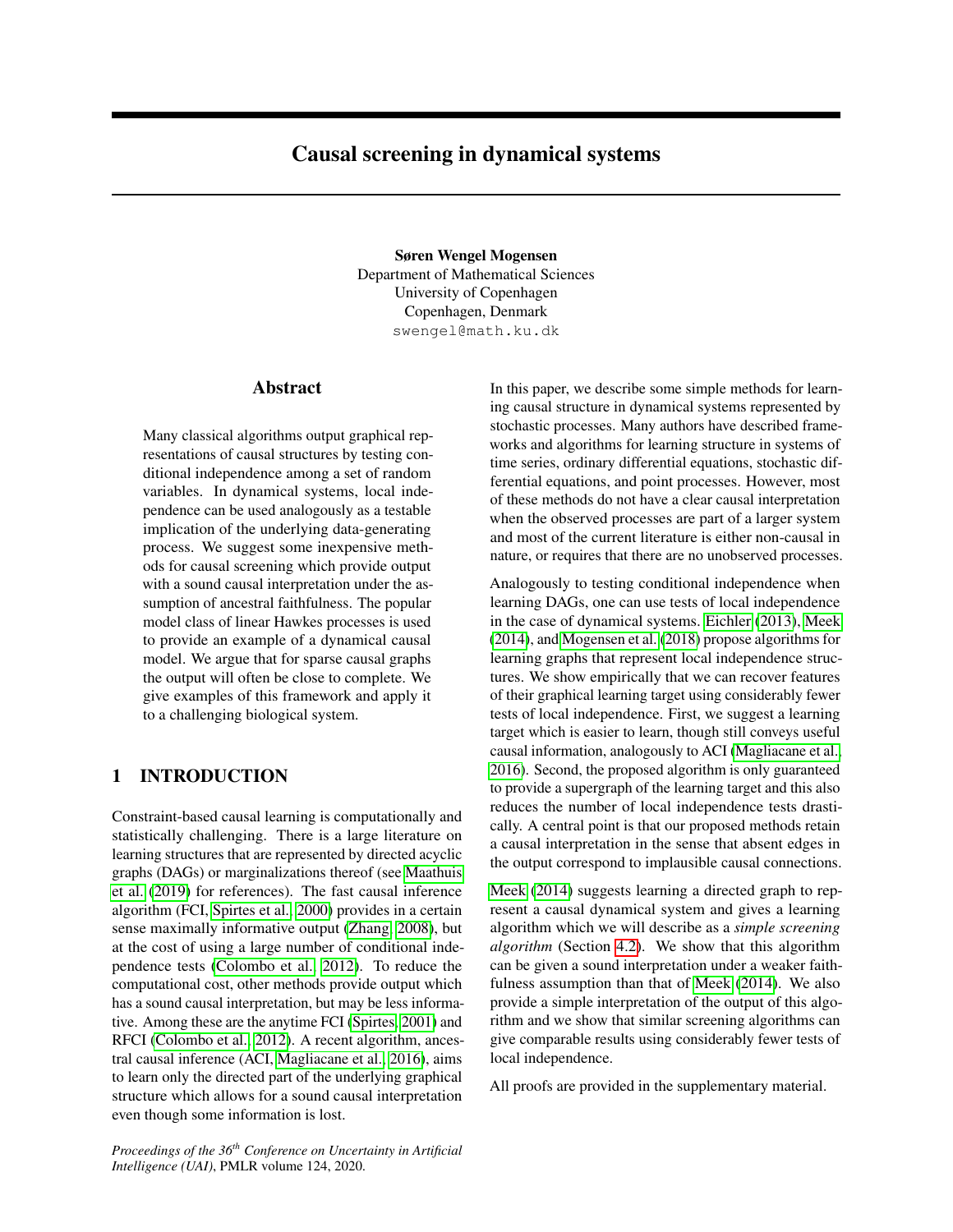<span id="page-1-1"></span>

(a) Top: Example data from a four-dimensional Hawkes process. Bottom: The corresponding intensities. The time axis is aligned between the two plots.



(b) Left: The causal graph (see Section [2.1\)](#page-2-0) of a fourdimensional Hawkes process. Right: Learning output of standard approach (see Section [2\)](#page-1-0) when 3 is unobserved. When 3 is unobserved, 2 is predictive of 4 and vice versa (heuristically, more events in process 2 indicate more events in 3 which in turn indicates more events in 4). However, they are not causally connected and using local independence one can learn that 2 is not a parent of 4. This is important to predict what would happen under interventions in the system as the right-hand graph indicates that an intervention on 2 would change the distribution of 4 even though this is not the case as  $g^{\alpha 2} = 0$  for  $\alpha \in \{1, 3, 4\}.$ 

Figure 1: Subfigure [1a](#page-1-1) shows data generated from the system in [1b](#page-1-1) (left). Until the first event all intensities are constant (equal to  $\mu_\alpha$  for the  $\alpha$ -process). The first event occurs in process 3. We see that  $g^{23}$ ,  $g^{33}$ , and  $g^{43}$  are different from zero as encoded by the graph in [1b](#page-1-1) (left). Therefore the event makes the intensity processes of 2, 3, and 4 jump, making new events in these processes more likely in the immediate future [\(1a,](#page-1-1) bottom).

## <span id="page-1-0"></span>2 HAWKES PROCESSES

Local independence can be defined in a wide range of discrete-time and continous-time dynamical models (e.g., point processes [\(Didelez, 2000\)](#page-8-7), time series [\(Eichler,](#page-8-8) [2012\)](#page-8-8), and diffusions [\(Mogensen et al., 2018\)](#page-8-6). See also Commenges and Gégout-Petit [\(2009\)](#page-8-9)), and the algorithmic results we present apply to all these classes of models. However, the causal interpretation will differ between these model classes, and we will use the *linear Hawkes processes* to exemplify the framework. [Laub et al.](#page-8-10) [\(2015\)](#page-8-10) give an accessible introduction to this continuous-time model class and [Liniger](#page-8-11) [\(2009\)](#page-8-11), [Bacry et al.](#page-8-12) [\(2015\)](#page-8-12), and [Daley and Vere-Jones](#page-8-13) [\(2003\)](#page-8-13) provide more background. Hawkes processes have also been studied in the machine learning community in recent years [\(Zhou et al., 2013a,](#page-9-2)[b;](#page-9-3) [Luo et al., 2015;](#page-8-14) [Xu et al., 2016;](#page-9-4) [Etesami et al., 2016;](#page-8-15) [Achab et al., 2017;](#page-8-16) [Tan et al., 2018;](#page-9-5) [Xu et al., 2018;](#page-9-6) [Trouleau et al., 2019\)](#page-9-7). It is important to note that these papers all consider the case of full observation, i.e., every coordinate process is observed. In causal systems that are not fully observed that assumption may lead to false conclusions (see Figure [1b\)](#page-1-1). Our work addresses the learning problem without the assumption of full observation, hence there can be unknown and unobserved confounding processes.

On a filtered probability space,  $(\Omega, \mathcal{F}, (\mathcal{F}_t), P)$ , we consider an *n*-dimensional multivariate point process,  $X =$  $(X^1, \ldots, X^n)$ .  $\mathcal{F}_t$  is a filtration, i.e., a nondecreasing family of  $\sigma$ -algebras, and it represents the information which is available at a specific time point. Each coordinate process  $X^{\alpha}$  is described by a sequence of positive, stochastic event times  $T_1^{\alpha}, T_2^{\alpha}, \dots$  such that  $T_j^{\alpha} > T_i^{\alpha}$ almost surely for  $j > i$ . We let  $V = \{1, \ldots, n\}$ . This can also be formulated in terms of a counting process, *N*, such that  $N_s^{\alpha} = \sum_i \mathbb{1}_{\{T_i \leq s\}}$ ,  $\alpha \in V$ . There exists so-called *intensity processes*,  $\lambda = (\lambda^1, \dots, \lambda^n)$ , such that

$$
\lambda_t^{\alpha} = \lim_{h \to 0} \frac{1}{h} \mathbf{P}(N_{t+h}^{\alpha} - N_t^{\alpha} = 1 \mid \mathcal{F}_t)
$$

and the intensity at time  $t$  can therefore be thought of as describing the probability of a jump in the immediate future after time  $t$  conditionally on the history until time  $t$ as captured by the  $\mathcal{F}_t$ -filtration. In a linear Hawkes model, the intensity of the  $\alpha$ -process,  $\alpha \in V$ , is of the simple form

$$
\lambda_t^{\alpha} = \mu_{\alpha} + \sum_{\gamma \in V} \int_0^t g^{\alpha \gamma} (t - s) \, dN_s^{\gamma}
$$

$$
= \mu_{\alpha} + \sum_{\gamma \in V} \sum_{i: T_i^{\gamma} < t} g^{\alpha \gamma} (t - T_i^{\gamma})
$$

where  $\mu_{\alpha} \geq 0$  and the function  $g^{\alpha \gamma} : \mathbb{R}_+ \to \mathbb{R}$  is nonnegative for all  $\alpha, \gamma \in V$ . From the above formula, we see that if  $g^{\beta \alpha} = 0$ , then the  $\alpha$ -process does not enter directly into the intensity of the  $\beta$ -process and we will formalize this observation in subsequent sections. The intensity processes determine how the Hawkes process evolves and if  $g^{\beta \alpha} = 0$  then the  $\alpha$ -process does not directly influence the evolution of the  $\beta$ -process (it may of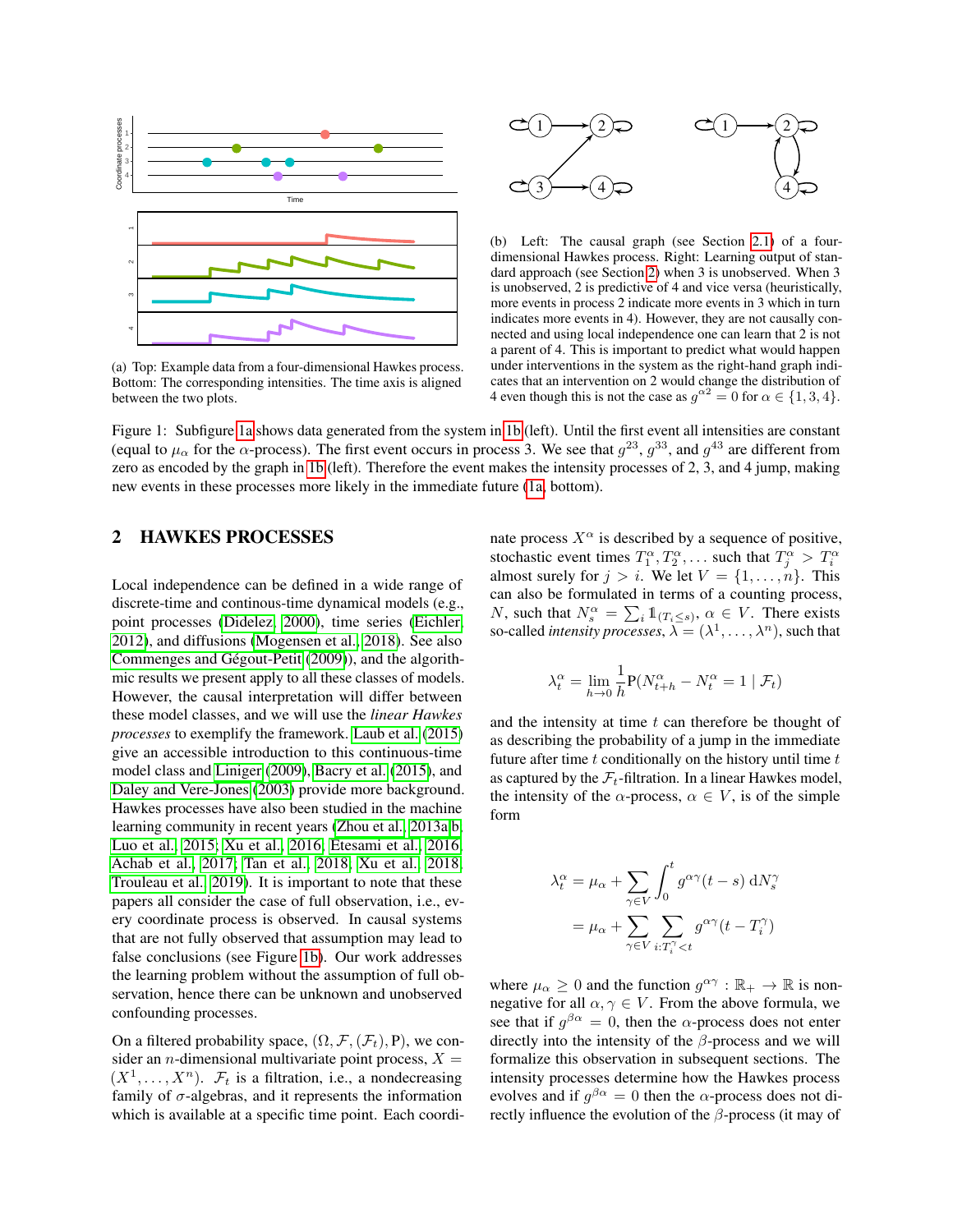course have an indirect influence which is mediated by other processes). Figure [1a](#page-1-1) provides an example of data from a linear Hawkes process and an illustration of its intensity processes.

#### <span id="page-2-0"></span>2.1 A DYNAMICAL CAUSAL MODEL

We will in this section define what we mean by a *dynamical causal model* in the case of a linear Hawkes process and also define a graph  $(V, E)$  which represents the causal structure of the model. The node set  $V$  is the index set of the coordinate processes of the multivariate Hawkes process, thus identifying each node with a coordinate process. If we first consider the case where  $X = (X_1, \ldots, X_n)$  is a multivariate random variable, it is common to define a *causal* model in terms of a DAG, D, and a structural causal model [\(Pearl, 2009;](#page-8-17) [Peters et al., 2017\)](#page-8-18) by assuming that there exists functions  $f_i$  and error terms  $\epsilon_i$  such that

$$
X_i = f_i(X_{\text{pa}_{\mathcal{D}}(X_i)}, \epsilon_i)
$$

for  $i = 1, \ldots, n$ . The causal assumption amounts to assuming that the functional relations are stable under interventions. This idea can be transferred to dynamical systems (see also [Røysland](#page-8-19) [\(2012\)](#page-8-19); [Mogensen et al.](#page-8-6) [\(2018\)](#page-8-6)). In the case of a linear Hawkes process as described above, we can consider intervening on the  $\alpha$ -process and force events to occur at the deterministic times  $t_1, \ldots, t_k$ , and at these times only. In this case, the causal assumption amounts to assuming that the distribution of the intervened system is governed by the intensities

$$
\lambda_t^{\beta} = \mu_{\beta} + \int_0^t g^{\beta \alpha} (t - s) \, d\bar{N}_s^{\alpha} + \sum_{\gamma \in V \setminus {\{\alpha\}}} \int_0^t g^{\beta \gamma} (t - s) \, dN_s^{\gamma}
$$

for all  $\beta \in V \setminus {\{\alpha\}}$  and where  $\bar{N}^{\alpha}_t = \sum_{i=1}^k \mathbb{1}_{(t_i \leq t)}$ . We will not go into a discussion of the existence of these interventional stochastic processes. The above is a *hard* intervention in the sense that the  $\alpha$ -process is fixed to be a deterministic function of time. Note that one could easily imagine other types of interventions such as *soft* interventions where the intervention process,  $\alpha$ , is not deterministic. One can also extend this to interventions on more than one process. It holds that  $N_{t+h}^{\beta} - N_t^{\beta} \sim \text{Pois}(\lambda_t^{\beta} \cdot h)$ in the limit  $h \to 0$ , and we can think of this as a simulation scheme in which we generate the points in one small interval in accordance to some distribution depending on the history of the process. As such the intensity describes

a structural causal model at infinitesimal time steps and the  $g^{\alpha\beta}$ -functions are in a causal model stable under interventions in the sense that they also describe how the intervention process  $\bar{N}^{\alpha}$  enters into the intensity of the other processes.

We use the set of functions  $\{g^{\beta\alpha}\}_{{\alpha,\beta\in V}}$  to define the *causal graph* of the Hawkes process. A *graph* is a pair  $(V, E)$  where V is a set of nodes and E is a set of edges between these nodes. We assume that we observe the Hawkes process in the time interval  $J = [0, T]$ ,  $T \in \mathbb{R}$ . The causal graph has node set  $V$  (the index set of the coordinate processes) and the edge  $\alpha \rightarrow \beta$  is in the causal graph if and only if  $g^{\beta\alpha}$  is not identically zero on J. We call this graph *causal* as it is defined using  ${g^{\beta\alpha}}_{\alpha,\beta \in V}$ which is a set of mechanisms assumed stable under interventions, and this causal assumption is therefore analogous to that of a classical structural causal model as briefly introduced above.

#### 2.2 PARENT GRAPHS

In principle, we would like to recover the causal graph, D, using local independence tests. Often, we will only have partial observation of the dynamical system in the sense that we only observe the processes in  $O \subseteq V$ . We will then aim to learn the *parent graph* of  $D$  on nodes  $O$ . **Definition 1** (Parent graph). Let  $\mathcal{D} = (V, E)$  be a causal graph and let  $O \subseteq V$ . The *parent graph* of  $D$  on nodes O is the graph  $(O, F)$  such that for  $\alpha, \beta \in O$ , the edge  $\alpha \to \beta$  is in F if and only if the edge  $\alpha \to \beta$  is in the causal graph or there is a path  $\alpha \to \delta_1 \to \ldots \to \delta_k \to \beta$ in the causal graph such that  $\delta_1, \ldots, \delta_k \notin O$ , for some  $k > 0$ .

We denote the parent graph of the causal graph by  $\mathcal{P}_{\Omega}(\mathcal{G})$ , or just  $P(G)$  if the set O used is clear from the context. In applications, a parent graph may provide answers to important questions as it tells us the causal relationships between the observed nodes. A similar idea was applied in DAG-based models by [Magliacane et al.](#page-8-3) [\(2016\)](#page-8-3), though that paper describes an exact method and not a screening procedure. In large systems, it can easily be infeasible to learn the complete independence structure of the observed system, and we propose instead to estimate the parent graph which can be done efficiently. In the supplementary material, we give another characterization of a parent graph. Figure [2](#page-3-0) contains an example of a causal graph and a corresponding parent graph.

#### 2.3 LOCAL INDEPENDENCE

Local independence has been studied by several authors and in different classes of continuous-time models as well as in time series [\(Aalen, 1987;](#page-8-20) [Didelez, 2000,](#page-8-7) [2008;](#page-8-21)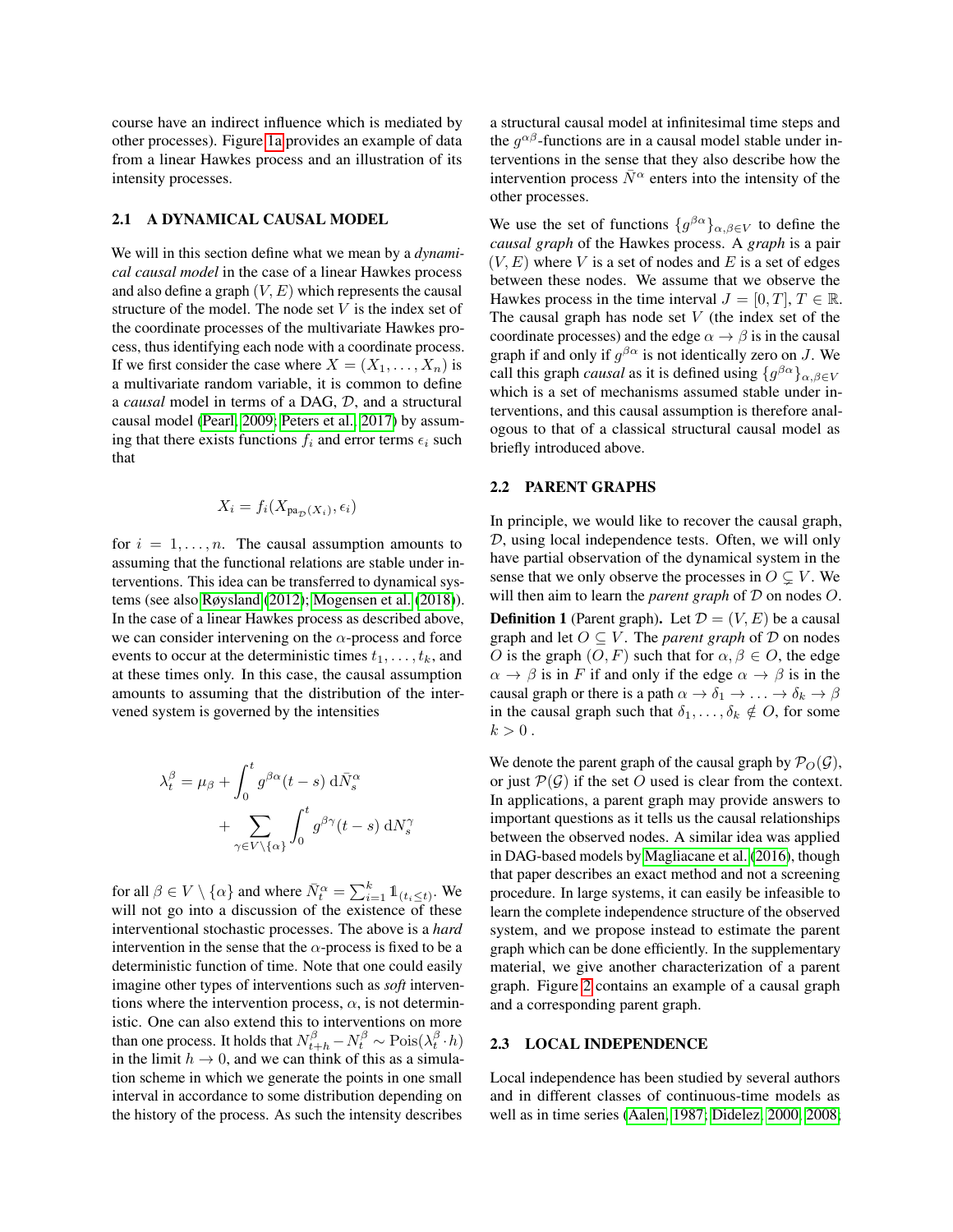<span id="page-3-0"></span>

Figure 2: Left: A causal graph on nodes  $V = {\alpha, \beta, \gamma, \delta, \epsilon, \phi}$ . Right: The corresponding parent graph on nodes  $O = {\{\alpha, \delta, \epsilon\}}$ . Note that causal graphs and parent graphs may contain cycles. The parent graph does not contain information on the confounder process  $\phi$  as it only encodes 'causal ancestors'. One can also *marginalize* the causal graph to obtain a *directed mixed graph* from which one can read off the parent graph (see the supplementary material).

[Eichler and Didelez, 2010\)](#page-8-22). We give an abstract definition of local independence, following the exposition by [Mogensen et al.](#page-8-6) [\(2018\)](#page-8-6).

**Definition 2** (Local independence). Let  $X$  be a multivariate stochastic process and let  $V$  be an index set of its coordinate processes. Let  $\mathcal{F}_t^D$  denote the complete and right-continuous version of the  $\sigma$ -algebra  $\sigma({X_s^{\alpha}: s \leq \mathbb{R}^d)}$  $t, \alpha \in D$ ,  $D \subset V$ . Let  $\lambda$  be a multivariate stochastic process (assumed to be integrable and càdlàg) such that its coordinate processes are indexed by V. For  $A, B, C \subseteq V$ , we say that  $X^B$  is  $\lambda$ -locally independent of  $X^A$  given  $X^C$ (or simply  $B$  is  $\lambda$ -locally independent of  $A$  given  $C$ ) if the process

$$
t\mapsto \mathrm{E}(\lambda_t^\beta\mid \mathcal{F}^{C\cup A}_t)
$$

has an  $\mathcal{F}^C_t$ -adapted version for all  $\beta \in B$ . We write this as  $A \nrightarrow_{\lambda} B \mid C$ , or simply  $A \nrightarrow B \mid C$ .

In the case of Hawkes processes, the intensities will be used as the  $\lambda$ -processes in the above definition. [Didelez](#page-8-7) [\(2000\)](#page-8-7), [Mogensen et al.](#page-8-6) [\(2018\)](#page-8-6), and [Mogensen and](#page-8-23) [Hansen](#page-8-23) [\(2020\)](#page-8-23) provide technical details on the definition of local independence. Local independence can be thought of as a dynamical system analogue to the classical conditional independence. It is, however, asymmetric which means that  $A \nrightarrow B \mid C$  does not imply  $B \nrightarrow A \mid C$ . This is a natural and desirable feature of an independence relation in a dynamical system as it helps us distinguish between the past and the present. It is important to note that by testing local independences we can obtain more information about the underlying parent graph than by simply assuming full observation and fitting a model to the observed data (see Figure [1b\)](#page-1-1).

#### 2.3.1 Local Independence and the Causal Graph

To make progress on the learning task, we will in this subsection describe the link between the local independence model and the causal graph.

Definition 3 (Pairwise Markov property [\(Didelez, 2008\)](#page-8-21)). We say that a local independence model satisfies the *pairwise Markov property* with respect to a directed graph,  $\mathcal{D} = (V, E)$ , if the absence of the edge  $\alpha \to \beta$  in  $\mathcal{D}$ implies  $\alpha \nrightarrow \alpha \beta \mid V \setminus \alpha$  for all  $\alpha, \beta \in V$ .

We will make the following technical assumption throughout the paper. In applications, the functions  $g^{\alpha\beta}$  are often assumed to be of the below type [\(Laub et al.](#page-8-10) [\(2015\)](#page-8-10)).

**Assumption 4.** Assume that  $N$  is a multivariate Hawkes process and that we observed N over the interval  $J =$  $[0, T]$  where  $T > 0$ . For all  $\alpha, \beta \in V$ , the function  $g^{\beta\alpha} : \mathbb{R}_+ \to \mathbb{R}$  is continuous and  $\mu_\alpha > 0$ .

A version of the following result was also stated by [Eich](#page-8-24)[ler et al.](#page-8-24) [\(2017\)](#page-8-24) but no proof was given and we provide one in the supplementary material. If  $G_1 = (V, E_1)$  and  $\mathcal{G}_2 = (V, E_2)$  are graphs, we say that  $\mathcal{G}_1$  is a *proper subgraph* of  $\mathcal{G}_2$  if  $E_1 \subseteq E_2$ .

<span id="page-3-1"></span>Proposition 5. The local independence model of a linear Hawkes process satisfies the pairwise Markov property with respect to the causal graph of the process and no proper subgraph of the causal graph has the property.

# 3 GRAPH THEORY AND INDEPENDENCE MODELS

A *graph* is a pair  $(V, E)$  where V is a finite set of nodes and E a finite set of edges. We will use  $\sim$  to denote a generic edge. Each edge is between a pair of nodes (not necessarily distinct), and for  $\alpha, \beta \in V$ ,  $e \in E$ , we will write  $\alpha \stackrel{e}{\sim} \beta$  to denote that the edge e is between  $\alpha$  and  $\beta$ . We will in particular consider the class of *directed graphs* (DGs) where between each pair of nodes  $\alpha, \beta \in V$  one has a subset of the edges  $\{\alpha \to \beta, \alpha \leftarrow \beta\}$ , and we say that these edges are *directed*.

Let  $G_1 = (V, E_1)$  and  $G_2 = (V, E_2)$  be graphs. We say that  $\mathcal{G}_2$  is a *supergraph* of  $\mathcal{G}_1$ , and write  $\mathcal{G}_1 \subseteq \mathcal{G}_2$ , if  $E_1 \subseteq E_2$ . For a graph  $\mathcal{G} = (V, E)$  such that  $\alpha, \beta \in V$ ,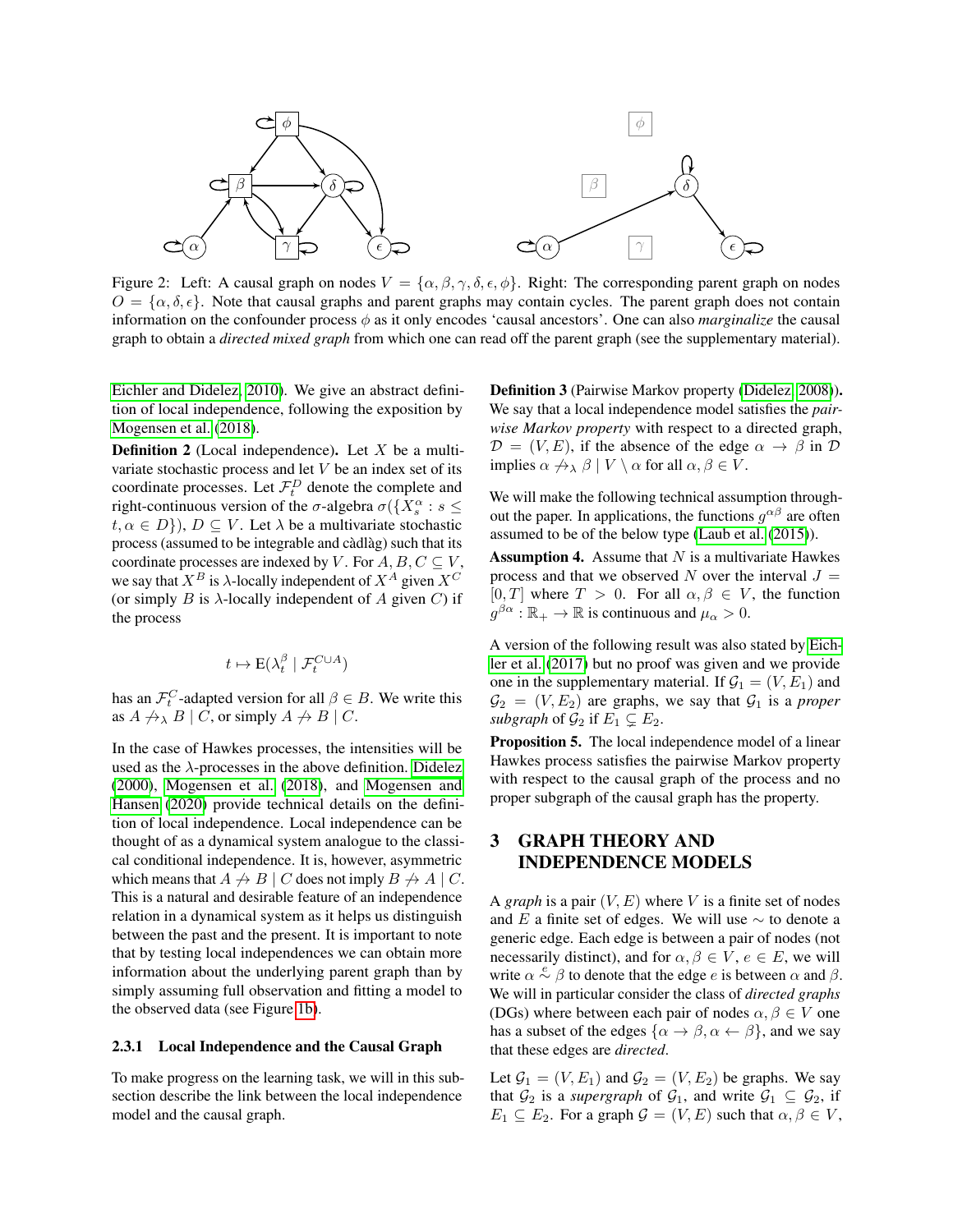we write  $\alpha \rightarrow_G \beta$  to indicate that the directed edge from  $\alpha$  to  $\beta$  is contained in the edge set E. In this case we say that  $\alpha$  is a *parent* of  $\beta$ . We let  $\text{pa}_{\mathcal{G}}(\beta)$  denote the set of nodes in V that are parents of  $\beta$ . We write  $\alpha \not\rightarrow_{\mathcal{G}} \beta$  to indicate that the edge is *not* in E. Earlier work allowed loops, i.e., self-edges  $\alpha \to \alpha$ , to be either present or absent in the graph [\(Meek, 2014;](#page-8-5) [Mogensen et al., 2018;](#page-8-6) [Mogensen and Hansen, 2020\)](#page-8-23). We assume that all loops are present, though this is not an essential assumption.

A *walk* is a finite sequence of nodes,  $\alpha_i \in V$ , and edges,  $e_i \in E, \langle \alpha_1, e_1, \alpha_2, \ldots, \alpha_k, e_k, \alpha_{k+1} \rangle$  such that  $e_i$  is between  $\alpha_i$  and  $\alpha_{i+1}$  for all  $i = 1, \ldots, k$  and such that an orientation of each edge is known. We say that a walk is *nontrivial* if it contains at least one edge. A *path* is a walk such that no node is repeated. A *directed* path from  $\alpha$  to  $\beta$  is a path such that all edges are directed and point in the direction of  $\beta$ .

**Definition 6** (Trek, directed trek). A *trek* between  $\alpha$  and  $\beta$  is a (nontrivial) path  $\langle \alpha, e_1, \ldots, e_k, \beta \rangle$  with no colliders [\(Foygel et al., 2012\)](#page-8-25). We say that a trek between  $\alpha$  and  $\beta$ is *directed* from  $\alpha$  to  $\beta$  if  $e_k$  has a head at  $\beta$ .

We will formulate the following properties using a general *independence model*,  $I$ , on  $V$ . Let  $\mathbb{P}(\cdot)$  denote the power set of some set. An independence model on V is simply a subset of  $\mathbb{P}(V) \times \mathbb{P}(V) \times \mathbb{P}(V)$  and can be thought of as a collection of independence statements that hold among the processes/variables indexed by  $V$ . In subsequent sections, the independence models will be defined using the notion of local independence. In this case, for  $A, B, C \subseteq V, A \not\rightarrow_{\lambda} B \mid C$  is equivalent to writing  $\langle A, B | C \rangle \in \mathcal{I}$  in the abstract notation, and we use the two interchangeably. We do not require  $\mathcal I$  to be symmetric, i.e.,  $\langle A, B | C \rangle \in \mathcal{I}$  does not imply  $\langle B, A | C \rangle \in \mathcal{I}$ . In the following, we also use  $\mu$ -separation which is a ternary relation and a dynamical model (and asymmetric) analogue to d-separation or m-separation.

**Definition 7** ( $\mu$ -separation). Let  $\mathcal{G} = (V, E)$  be a DMG, and let  $\alpha, \beta \in V$  and  $C \subseteq V$ . We say that a (nontrivial) walk from  $\alpha$  to  $\beta$ ,  $\langle \alpha, e_1, \ldots, e_k, \beta \rangle$ , is  $\mu$ -connecting given C if  $\alpha \notin C$ , the edge  $e_k$  has a head at  $\beta$ , every collider on the walk is in an(C) and no noncollider is in C. Let  $A, B, C \subseteq V$ . We say that B is  $\mu$ -separated from A given C if there is no  $\mu$ -connecting walk from any  $\alpha \in A$  to any  $\beta \in B$  given C. In this case, we write  $A \perp_{\mu} B \mid C$ , or  $A \perp_{\mu} B \mid C \neq G$  if we wish to emphasize the graph to which the statement relates.

More graph-theoretical definitions and references are given in the supplementary material.

Definition 8 (Global Markov property). We say that an independence model I satisfies the *global Markov property* with respect to a DG,  $G = (V, E)$ , if  $A \perp_{\mu} B \mid C \left[ \mathcal{G} \right]$ implies  $\langle A, B | C \rangle \in \mathcal{I}$  for all  $A, B, C \subseteq V$ .

From Proposition [5,](#page-3-1) we know that the local independence model of a linear Hawkes process satisfies the pairwise Markov property with respect to its causal graph, and using the results in [Didelez](#page-8-21) [\(2008\)](#page-8-21) and [Mogensen et al.](#page-8-6) [\(2018\)](#page-8-6) it also satisfies the global Markov property with respect to this graph.

**Definition 9** (Faithfulness). We say that *I* is *faithful* with respect to a DG,  $\mathcal{G} = (V, E)$ , if  $\langle A, B | C \rangle \in \mathcal{I}$  implies  $A \perp_{\mu} B \mid C \left[ \mathcal{G} \right]$  for all  $A, B, C \subseteq V$ .

# 4 NEW LEARNING ALGORITHMS

In this section, we state a very general class of algorithms which is easily seen to provide sound causal learning and we describe some specific algorithms. We throughout assume that there is some underlying, true DG,  $\mathcal{D}_0 = (V, E)$ , describing the causal model and we wish to output  $\mathcal{P}_O(\mathcal{D}_0)$ . However, this graph is not in general identifiable from the local independence model. In the supplementary material, we argue that for an equivalence class of parent graphs, there exists a unique member of the class which is a supergraph of all other members. Denote this unique graph by  $D$ . Our algorithms will output supergraphs of  $D$ , and the output will therefore also be supergraphs of the true parent graph.

We assume that we are in the 'oracle case', i.e., have access to a local independence oracle that provides the correct answers. We will say that an algorithm is *sound* if it in the oracle case outputs a supergraph of  $\bar{\mathcal{D}}$  and that it is *complete* if it outputs  $\bar{\bar{\mathcal{D}}}$ . We let  $\bar{\mathcal{I}}^{\bar{O}}$  denote the local independence model restricted to subsets of  $O$ , i.e., this is the observed part of the local independence model. We provide algorithms that are guaranteed to be sound, but only complete in particular cases. Naturally, one would wish for completeness as well. However, complete algorithms can easily be computationally infeasible whereas sound algorithms can be very inexpensive (e.g., [Mogensen et al.,](#page-8-6) [2018\)](#page-8-6). We think of these sound algorithms as *screening procedures* as they rule out some causal connections, but do not ensure completeness.

#### 4.1 ANCESTRAL FAITHFULNESS

Under the faithfulness assumption, every local independence implies  $\mu$ -separation in the graph. We assume a weaker, but similar, property to show soundness. For learning marginalized DAGs, weaker types of faithfulness have also been explored, see [Zhang and Spirtes](#page-9-8) [\(2008\)](#page-9-8); [Zhalama et al.](#page-9-9) [\(2017a](#page-9-9)[,b\)](#page-9-10).

**Definition 10** (Ancestral faithfulness). Let  $\mathcal{I}$  be an independence model and let  $D$  be a DG. We say that  $T$ satisfies *ancestral faithfulness* with respect to D if for every  $\alpha, \beta \in V$  and  $C \subseteq V \setminus \{\alpha\}, \langle \alpha, \beta | C \rangle \in \mathcal{I}$  implies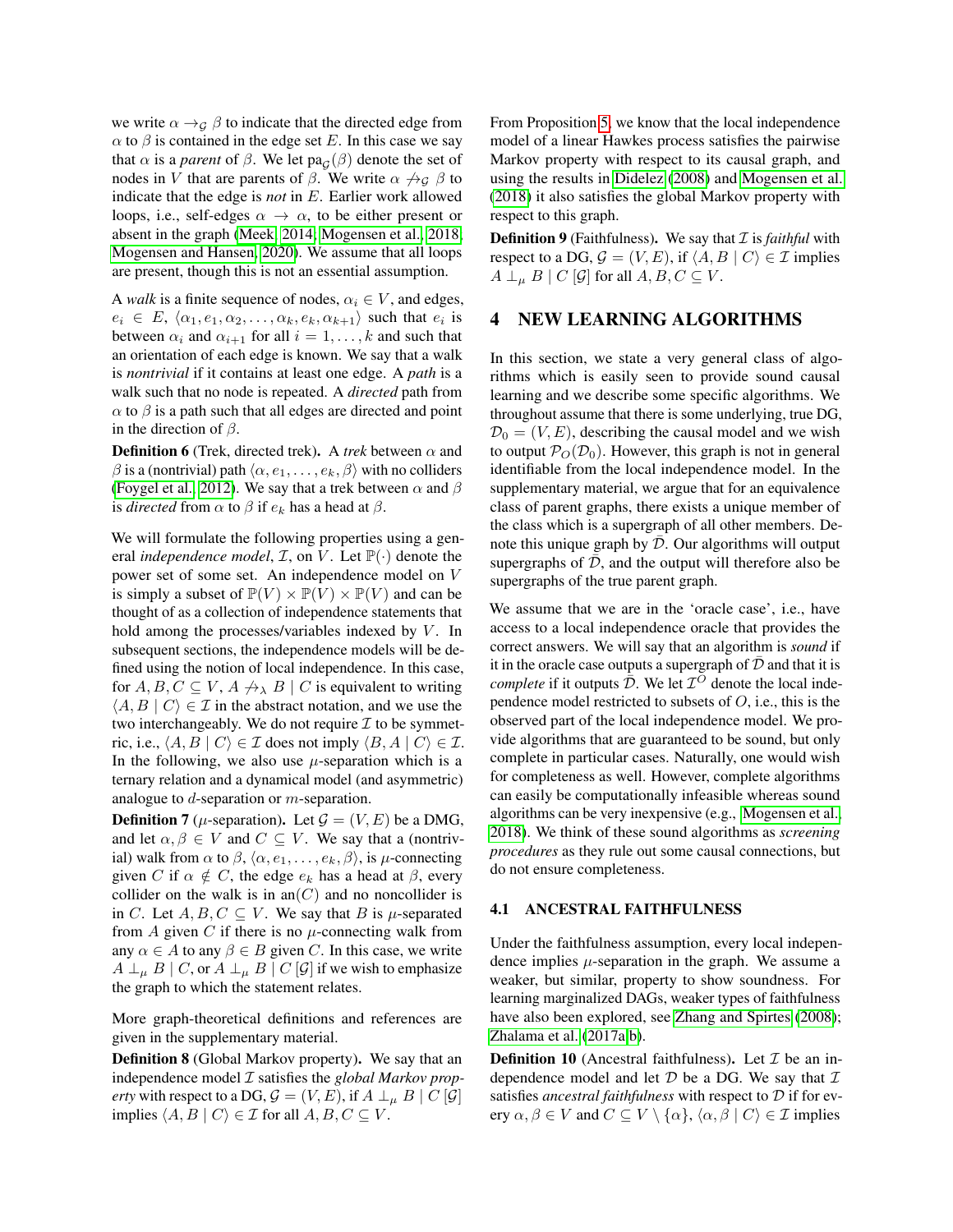that there is no  $\mu$ -connecting directed path from  $\alpha$  to  $\beta$ given  $C$  in  $D$ .

Ancestral faithfulness is a strictly weaker requirement than faithfulness. We conjecture that local independence models of linear Hawkes processes satisfy ancestral faithfulness with respect to their causal graphs. Heuristically, if there is a directed path from  $\alpha$  to  $\beta$  which is not blocked by any node in C, then information should flow from  $\alpha$  to  $\beta$ , and this cannot be 'cancelled out' by other paths in the graph as the linear Hawkes processes are self-excitatory, i.e., no process has a dampening effect on any process. This conjecture is supported by the so-called *Poisson cluster representation* of a linear Hawkes process (see Jovanović et al. [\(2015\)](#page-8-26)).

#### <span id="page-5-0"></span>4.2 SIMPLE SCREENING ALGORITHMS

As a first step in describing a causal screening algorithm, we will define a very general class of learning algorithms that simply test local independences and sequentially remove edges. It is easily seen that under the assumption of ancestral faithfulness every algorithm in this class gives sound learning in the oracle case. The *complete* DG on nodes V is the DG with edge set  $\{\alpha \to \beta \mid \alpha, \beta \in V\}.$ 

Definition 11 (Simple screening algorithm). We say that a learning algorithm is a *simple screening algorithm* if it starts from a complete DG on nodes O and removes an edge  $\alpha \to \beta$  only if a conditioning set  $C \subseteq O \setminus {\{\alpha\}}$  has been found such that  $\langle \alpha, \beta | C \rangle \in \mathcal{I}^O$ .

The next results describe what can be learned from absent edges in the output of a simple screening algorithm.

**Proposition 12.** Assume that  $\mathcal I$  satisfies ancestral faithfulness with respect to  $\mathcal{D}_0 = (V, E)$ . The output of any simple screening algorithm is sound in the oracle case.

<span id="page-5-3"></span>**Corollary 13.** Assume ancestral faithfulness of  $\mathcal I$  with respect to  $\mathcal{D}_0$  and let  $A, B, C \subseteq O$ . If every directed path from  $A$  to  $B$  goes through  $C$  in the output graph of a simple screening algorithm, then every directed path from A to B goes through C in  $\mathcal{D}_0$ .

**Corollary 14.** If there is no directed path from  $A$  to  $B$  in the output graph, then there is no directed path from A to  $B$  in  $\mathcal{D}_0$ .

#### 4.3 PARENT LEARNING

In the previous section, it was shown that if edges are only removed when a separating set is found the output is sound under the assumption of ancestral faithfulness. In this section we give a specific algorithm. The key observation is that we can easily retrieve structural information from a rather small subset of local independence tests.

Let  $\mathcal{D}^t$  denote the output from Subalgorithm [1](#page-5-1) (see below). The following result shows that under the assumption of faithfulness,  $\alpha \rightarrow_{\mathcal{D}^t} \beta$  if and only if there is a directed trek from  $\alpha$  to  $\beta$  in  $\mathcal{D}_0$ .

**Proposition 15.** There is no directed trek from  $\alpha$  to  $\beta$  in  $\mathcal{D}_0$  if and only if  $\alpha \perp_{\mu} \beta \mid \beta \; [\mathcal{D}_0]$ .

Note that above,  $\beta$  in the conditioning set represents the β-past while the other β represents the present of the  $β$ process. While there is no distinction in the graph, this interpretation follows from the definition of local independence and the global Markov property. We will refer to running first Subalgorithm [1](#page-5-1) and then Subalgorithm [2](#page-5-2) (using the output DG from the first as input to the second) as the causal screening (CS) algorithm. Intuitively, Subalgorithm [2](#page-5-2) simply tests if a candidate set (the parent set) is a separating set and other candidate sets could be chosen.

Proposition 16. The CS algorithm is a simple screening algorithm.

It is of course of interest to understand under what conditions the edge  $\alpha \rightarrow \beta$  is guaranteed to be removed by the CS algorithm when it is not in the underlying target graph. In the supplementary material we state and prove a result describing one such condition.

**input** : a local independence oracle for  $\mathcal{I}^O$ output :a DG on nodes O initialize  $D$  as the complete DG on  $O$ ; foreach  $(\alpha, \beta) \in V \times V$  do if  $\alpha \nrightarrow \lambda \beta \mid \beta$  then delete  $\alpha \rightarrow \beta$  from  $\mathcal{D}$ ; end end return D

Subalgorithm 1: Trek step

<span id="page-5-1"></span>**input** : a local independence oracle for  $\mathcal{I}^O$  and a  $DG, \mathcal{D} = (O, E)$ output :a DG on nodes O **foreach**  $(\alpha, \beta) \in V \times V$  *such that*  $\alpha \rightarrow_{\mathcal{D}} \beta$  **do** if  $\alpha \nrightarrow \alpha \beta \mid pa_{\mathcal{D}}(\beta) \setminus {\alpha}$  then delete  $\alpha \rightarrow \beta$  from  $\mathcal{D}$ ; end end return D

<span id="page-5-2"></span>

Subalgorithm 2: Parent step

#### 4.4 ANCESTRY PROPAGATION

In this section, we describe an additional step which propagates ancestry by reusing the output of Subalgorithm [1](#page-5-1) to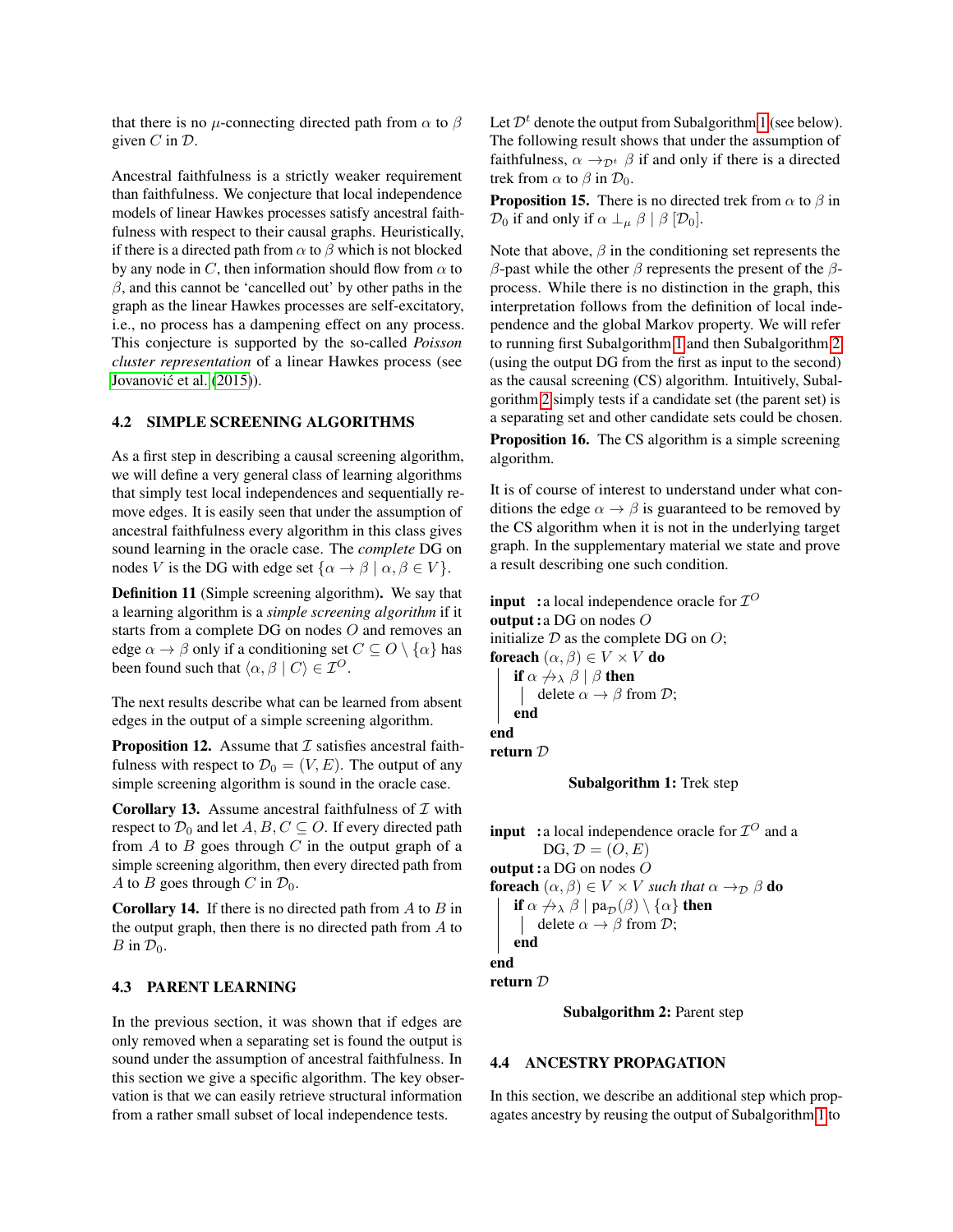remove further edges. This comes at a price as one needs faithfulness to ensure soundness. The idea is similar to ACI [\(Magliacane et al., 2016\)](#page-8-3).

input : a DG,  $\mathcal{D} = (O, E)$ output :a DG on nodes O initialize  $E_r = \emptyset$  as the empty edge set; foreach  $(\alpha, \beta, \gamma) \in V \times V \times V$  *such that*  $\alpha, \beta, \gamma$ *are all distinct* do if  $\alpha \rightarrow_{\mathcal{D}} \beta$ ,  $\beta \not\rightarrow_{\mathcal{D}} \alpha$ ,  $\beta \rightarrow_{\mathcal{D}} \gamma$ , and  $\alpha \not\rightarrow_{\mathcal{D}} \gamma$ then update  $E_r = E_r \cup {\beta \rightarrow \gamma};$ end end Update  $\mathcal{D} = (V, E \setminus E_r);$ return D

### <span id="page-6-0"></span>Subalgorithm 3: Ancestry propagation

In ancestry propagation, we exploit the fact that any trek between  $\alpha$  and  $\beta$  (such that  $\gamma$  is not on this trek) composed with the edge  $\beta \rightarrow \gamma$  gives a directed trek from α to γ. We only use the trek between α and β 'in one direction', as a directed trek from  $\alpha$  to  $\beta$ . In Subalgorithm [4](#page-0-0) (supplementary material), we use a trek between  $\alpha$  and  $\beta$  twice when possible, at the cost of an additional test.

We can construct an algorithm by first running Subalgorithm [1,](#page-5-1) then Subalgorithm [3,](#page-6-0) and finally Subalgorithm [2](#page-5-2) (using the output of one subalgorithm as input to the next). We will call this the CSAPC algorithm. If we use Subalgorithm [4](#page-0-0) (in the supplementary material) instead of Subalgorithm [3,](#page-6-0) we will call this the CSAP.

**Proposition 17.** If  $\mathcal I$  is faithful with respect to  $\mathcal D_0$ , then CSAP and CSAPC both provide sound learning.

# 5 APPLICATION AND SIMULATIONS

When evaluating the performance of a sound screening algoritm, the output graph is guaranteed to be a supergraph of the true parent graph, and we will say that edges that are in the output but not in the true graph are *excess edges*. For a node in a directed graph, the *indegree* is the number of directed edges adjacent with and pointed into the node, and the *outdegree* is the number of directed edges adjacent with and pointed away from the node.

One should note that all our experiments are done using an *oracle test*, i.e., instead of using real or synthetic data, the algorithms simply query an oracle for each local independence and receive the correct answer. This tests whether or not an algorithm can give good results using an efficient testing strategy (i.e., a low number of queries to the oracle) and therefore it evaluates the algorithms. This

approach separates the algorithm from the specific test of local independence and evaluates only the algorithm. As such this is highly unrealistic as we would never have access to an oracle with real data, however, we should think of these experiments as a study of efficiency. The oracle approach to evaluating graphical learning algorithms is common in the DAG-based case, see [Spirtes](#page-8-27) [\(2010\)](#page-8-27) for an overview.

Also note that the comparison is only made with other constraint-based learning algorithms that can actually solve the problem at hand. Learning methods that assume full observation (such as the Hawkes methods mentioned in Section [2\)](#page-1-0) would generally not output a graph with the correct interpretation even in the oracle case (see the example in Figure [1b\)](#page-1-1).

#### 5.1 C. ELEGANS NEURONAL NETWORK

Caenorhabditis elegans is a roundworm in which the network between neurons has been mapped completely [\(Varshney et al., 2011\)](#page-9-11). We apply our methods to this network as an application to a highly complex network. It consists of 279 neurons which are connected by both non-directional *gap junctions* and directional chemical synapses. We will represent the former as an unobserved process and the latter as a direct influence which is consistent with the biological system [\(Varshney et al., 2011\)](#page-9-11). From this network, we sampled subnetworks of 75 neurons each (details in the supplementary material) and computed the output of the CS algorithm. These subsampled networks had on average 1109 edges (including bidirected edges representing unobserved processes, see the supplementary material) and on average 424 directed edges. The output graphs had on average 438 excess edges which is explained by the fact that there are many unobserved nodes in the graphs. To compare the output to the true parent graph, we computed the rank correlation between the indegrees of the nodes in the output graph and the indegrees of the nodes in the true parent graph, and similarly for the outdegree (indegree correlation: 0.94, outdegree correlation: 0.52). Finally, we investigated the method's ability to identify the observed nodes of highest directed connectivity (i.e., highest in- and outdegrees). The neuronal network of c. elegans is inhomogeneous in the sense that some neurons are extremely highly connected while others are only very sparsely connected. We considered the 15 nodes of highest indegree/outdegree (out of the 75 observed nodes). On average, the CS algorithm placed 13.4 (in) and 9.2 (out) of these 15 among the 15 most connected nodes.

From the output of the CS algorithm, we can find areas of the neuronal network which mediates information from one area to another, e.g., using Corollary [13.](#page-5-3)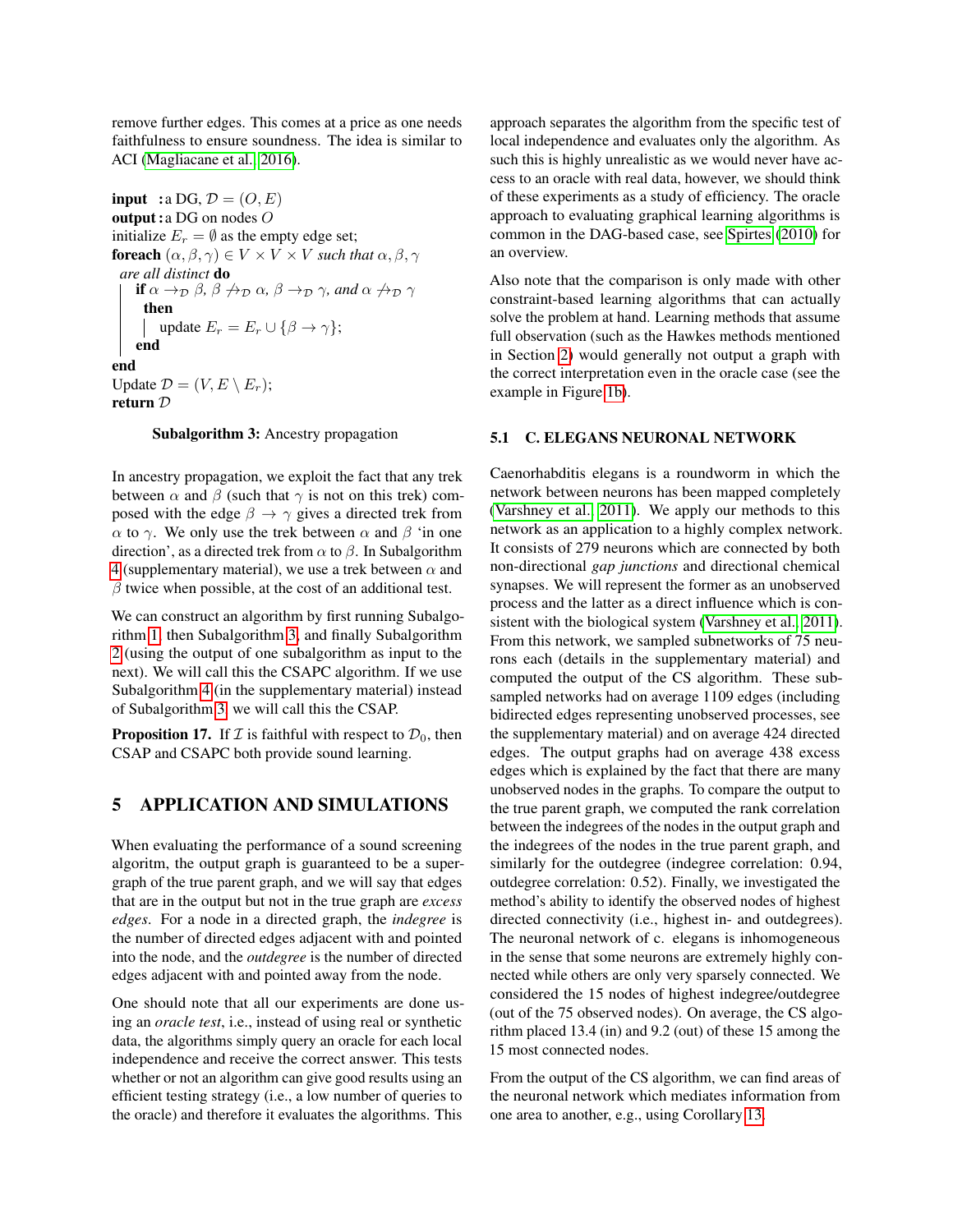<span id="page-7-0"></span>

(a) Comparison of number of tests used. For each level of sparsity (number of edges in true graph), we generated 500 graphs, all on 5 nodes. The number of tests required quickly rises for dFCI and CA while CS spends no more than  $2 \cdot 5(5-1)$ tests. The output of dFCI and CA is not considerably more informative as measured by the mean number of excess edges: CS 0.96, dFCI 0.07, CA 0.81 (average over all levels of sparsity).



(b) Mean number of excess edges in output graphs for varying numbers of edges (bidirected and directed) in the true graph (all graphs are on 10 nodes), not counting loops.

Figure 3: Comparison of performance.

### 5.2 COMPARISON OF ALGORITHMS

In this section we compare the proposed causal screening algorithms with previously published algorithms that solve similar problems. [Mogensen et al.](#page-8-6) [\(2018\)](#page-8-6) propose two algorithms, one of which is sure to output the correct graph when an oracle test is available. They note that this complete algorithm is computationally very expensive and adds little extra information, and therefore we will only consider their other algorithm for comparison. We will call this algorithm *dynamical* FCI (dFCI) as it resembles FCI [\(Mogensen et al., 2018\)](#page-8-6). dFCI actually solves a harder learning problem (see details in the supplementary material), however, it is computationally infeasible for many problems.

The Causal Analysis (CA) algorithm of [Meek](#page-8-5) [\(2014\)](#page-8-5) is a simple screening algorithm and we have in this paper argued that it is sound for learning the parent graph under the weaker assumption of ancestral faithfulness. Even though this algorithm uses a large number of tests, it is not guaranteed to provide complete learning as there may be inseparable nodes that are not adjacent [\(Mogensen](#page-8-6) [et al., 2018;](#page-8-6) [Mogensen and Hansen, 2020\)](#page-8-23).

For the comparison of these algorithms, two aspects are important. As they are all sound, one aspect is the number of excess edges. The other aspect is of course the number of tests needed. The CS and CSAPC algorithms use at most  $2n(n - 1)$  tests and empirically the CSAP uses roughly the same number as the two former. This makes them feasible in large graphs. The quality of their output is dependent on the sparsity of the true graph, though the CSAP and CSAPC algorithms can deal considerably better with less sparse graphs (Subfigure [3b\)](#page-7-0).

### 6 DISCUSSION

We suggested inexpensive constraint-based methods for learning causal structure based on testing local independence. An important observation is that local independence is asymmetric while conditional independence is symmetric. In a certain sense, this may help when constructing learning algorithms as there is no need of something like an 'orientation phase' as in the FCI. This facilitates using very simple methods to give sound causal learning as we do not need the independence structure in full to give interesting output. Simple screening algorithms may be either adaptive or nonadaptive. We note that nonadaptive algorithms may be more robust to false conclusions from statistical tests of local independence.

The amount of information in the output of the screening algorithms depends on the sparsity of the true graph. However, even in examples with very little sparsity interesting structural information can be learned.

We showed that the proposed algorithms have a computational advantage over previously published algorithms within this framework. This makes it feasible to consider causal learning in large networks with unobserved processes. We obtained this gain in efficiency in part by outputting only the directed part of the causal structure. This means that we may be able to answer structural questions, but not questions relating to causal effect estimation.

#### Acknowledgments

This work was supported by VILLUM FONDEN (research grant 13358). We thank Niels Richard Hansen and the anonymous reviewers for their helpful comments that improved this paper.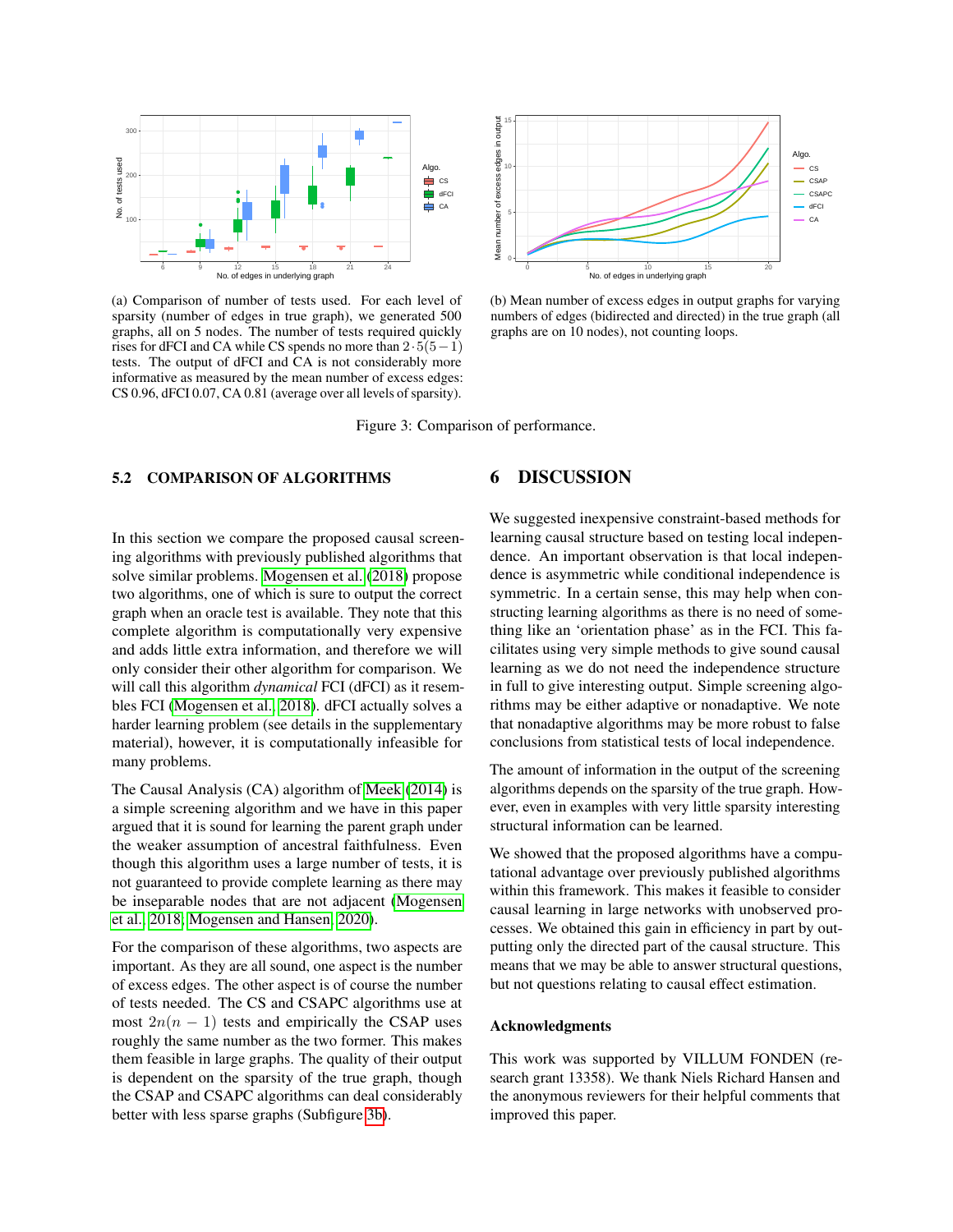#### References

- <span id="page-8-20"></span>Odd O. Aalen. Dynamic modelling and causality. *Scandinavian Actuarial Journal*, pages 177–190, 1987.
- <span id="page-8-16"></span>Massil Achab, Emmanuel Bacry, Stéphane Gaïffas, Iacopo Mastromatteo, and Jean-François Muzy. Uncovering causality from multivariate Hawkes integrated cumulants. In *Proceedings of the 34th International Conference on Machine Learning (ICML)*, 2017.
- <span id="page-8-12"></span>Emmanuel Bacry, Iacopo Mastromatteo, and Jean-François Muzy. Hawkes processes in finance. *Market Microstructure and Liquidity*, 1(1), 2015.
- <span id="page-8-1"></span>Diego Colombo, Marloes H. Maathuis, Markus Kalisch, and Thomas S. Richardson. Learning high-dimensional directed acyclic graphs with latent and selection variables. *The Annals of Statistics*, 40(1):294–321, 2012.
- <span id="page-8-9"></span>Daniel Commenges and Anne Gégout-Petit. A general dynamical statistical model with causal interpretation. *Journal of the Royal Statistical Society. Series B (Statistical Methodology)*, 71(3):719–736, 2009.
- <span id="page-8-13"></span>Daryl J. Daley and David D. Vere-Jones. *An introduction to the theory of point processes*. New York: Springer, 2nd edition, 2003.
- <span id="page-8-7"></span>Vanessa Didelez. *Graphical Models for Event History Analysis based on Local Independence*. PhD thesis, Universität Dortmund, 2000.
- <span id="page-8-21"></span>Vanessa Didelez. Graphical models for marked point processes based on local independence. *Journal of the Royal Statistical Society, Series B*, 70(1):245–264, 2008.
- <span id="page-8-8"></span>Michael Eichler. Graphical modelling of multivariate time series. *Probability Theory and Related Fields*, 153(1): 233–268, 2012.
- <span id="page-8-4"></span>Michael Eichler. Causal inference with multiple time series: Principles and problems. *Philosophical Transactions of the Royal Society*, 371(1997):1–17, 2013.
- <span id="page-8-22"></span>Michael Eichler and Vanessa Didelez. On Granger causality and the effect of interventions in time series. *Lifetime Data Analysis*, 16(1):3–32, 2010.
- <span id="page-8-24"></span>Michael Eichler, Rainer Dahlhaus, and Johannes Dueck. Graphical modeling for multivariate Hawkes processes with nonparametric link functions. *Journal of Time Series Analysis*, 38:225–242, 2017.
- <span id="page-8-15"></span>Jalal Etesami, Negar Kiyavash, Kun Zhang, and Kushagra Singhal. Learning network of multivariate Hawkes processes: A time series approach. In *Proceedings of the 32nd Conference on Uncertainty in Artificial Intelligence (UAI)*, 2016.
- <span id="page-8-25"></span>Rina Foygel, Jan Draisma, and Mathias Drton. Half-trek criterion for generic identifiability of linear structural

equation models. *The Annals of Statistics*, 40(3):1682– 1713, 2012.

- <span id="page-8-26"></span>Stojan Jovanović, John Hertz, and Stefan Rotter. Cumulants of Hawkes point processes. *Physical Review E*, 91(4), 2015.
- <span id="page-8-10"></span>Patrick J. Laub, Thomas Taimre, and Philip K. Pollett. Hawkes processes. 2015. URL [https://arxiv.](https://arxiv.org/pdf/1507.02822.pdf) [org/pdf/1507.02822.pdf](https://arxiv.org/pdf/1507.02822.pdf).
- <span id="page-8-11"></span>Thomas Josef Liniger. *Multivariate Hawkes processes*. PhD thesis, ETH Zürich, 2009.
- <span id="page-8-14"></span>Dixin Luo, Hongteng Xu, Yi Zhen, Xia Ning, Hongyuan Zha, Xiaokang Yang, and Wenjun Zhang. Multitask multi-dimensional Hawkes processes for modeling event sequences. In *Proceedings of the 24th International Joint Conference on Artificial Intelligence (IJ-CAI)*, 2015.
- <span id="page-8-0"></span>Marloes Maathuis, Mathias Drton, Steffen Lauritzen, and Martin Wainwright. *Handbook of graphical models*. Chapman & Hall/CRC handbooks of modern statistical methods, 2019.
- <span id="page-8-3"></span>Sara Magliacane, Tom Claassen, and Joris M. Mooij. Ancestral causal inference. In *Proceedings of the 29th Conference on Neural Information Processing Systems (NIPS)*, 2016.
- <span id="page-8-5"></span>Christopher Meek. Toward learning graphical and causal process models. In *CI'14 Proceedings of the UAI 2014 Conference on Causal Inference: Learning and Prediction*, 2014.
- <span id="page-8-23"></span>Søren Wengel Mogensen and Niels Richard Hansen. Markov equivalence of marginalized local independence graphs. *The Annals of Statistics*, 48(1), 2020.
- <span id="page-8-6"></span>Søren Wengel Mogensen, Daniel Malinsky, and Niels Richard Hansen. Causal learning for partially observed stochastic dynamical systems. In *Proceedings of the 34th conference on Uncertainty in Artificial Intelligence (UAI)*, 2018.
- <span id="page-8-17"></span>Judea Pearl. *Causality*. Cambridge University Press, 2009.
- <span id="page-8-18"></span>Jonas Christopher Peters, Dominik Janzing, and Bernhard Schölkopf. *Elements of causal inference, foundations and learning algorithms*. MIT Press, 2017.
- <span id="page-8-19"></span>Kjetil Røysland. Counterfactual analyses with graphical models based on local independence. *The Annals of Statistics*, 40(4):2162–2194, 2012.
- <span id="page-8-2"></span>Peter Spirtes. An anytime algorithm for causal inference. In *Proceedings of the 8th International Workshop on Artificial Intelligence and Statistics (AISTATS)*, 2001.
- <span id="page-8-27"></span>Peter Spirtes. Introduction to causal inference. *Journal of Machine Learning Research*, 11, 2010.